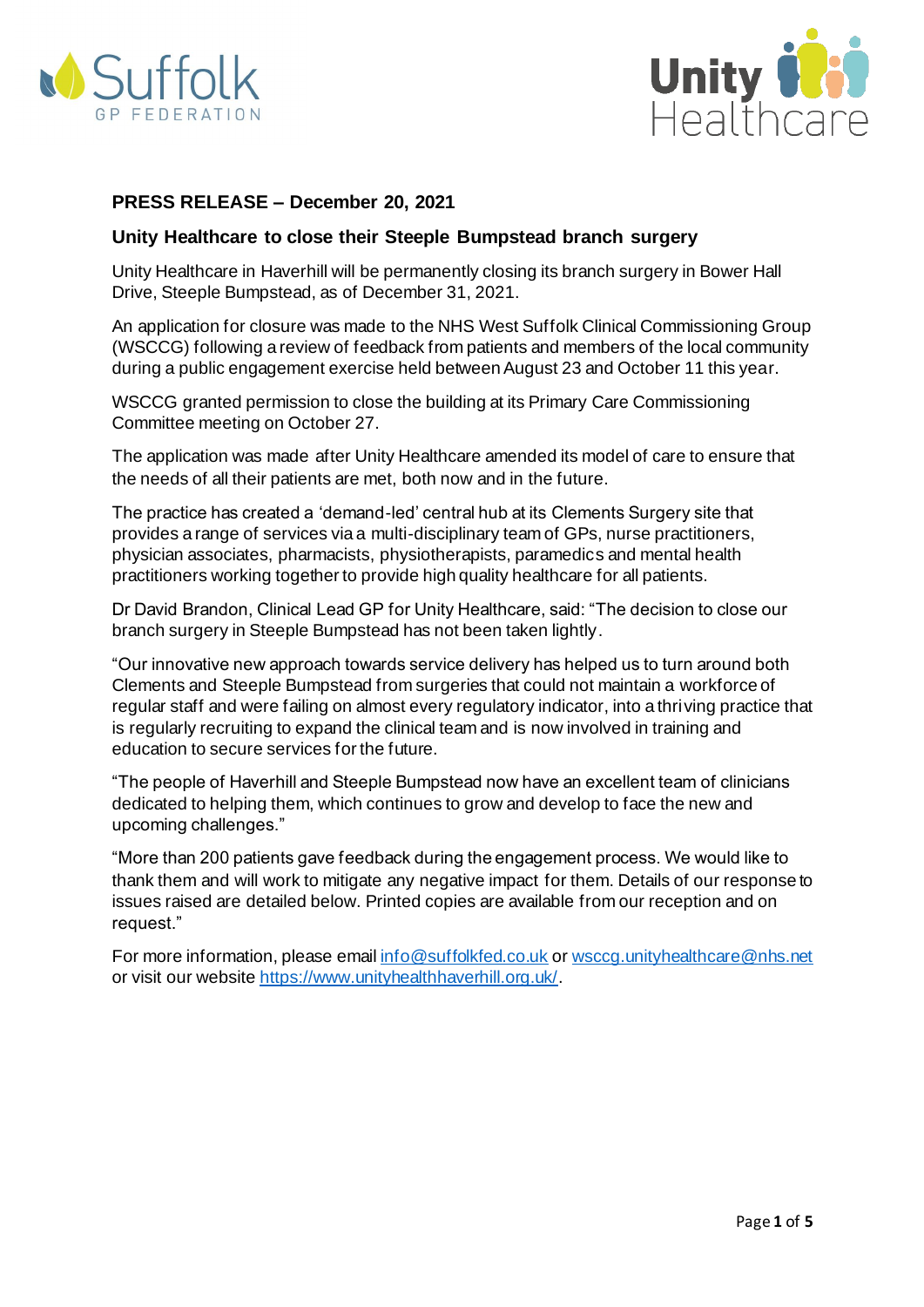



# **Closure of Steeple Bumpstead branch surgery Q&As**

# **Why is Unity Healthcare closing the Steeple Bumpstead branch surgery?**

Unity Healthcare has amended its model of care to ensure that the needs of all our patients are met, both now and in the future.

Historically, the practice has relied on a 'first come, first served' appointment system which has diverted resources away from patients with potentially concerning symptoms, to patients with minor illness or non-medical concerns that can be self-managed with support by more appropriate health and care professionals.

Since introducing triage that embraces innovations and technology, and a 'demand led' rather than 'capacity led' approach towards service delivery, we have been able to ensure that everyone is able to access the healthcare that they NEED, in a timely fashion. Most contacts with the surgery are dealt with on the same day, and if not, by the end of the next working day.

Part of this has involved centralising services at the Clements Surgery and providing a range of services via a multi-disciplinary team of GPs, nurse practitioners, physician associates, pharmacists, physiotherapists, paramedics and mental health practitioners working together in a 'hub' based environment to provide high quality healthcare for all patients.

This allows clinicians to share best practice, to share ideas about patients with more challenging problems, and to be able to allocate the time needed to patients with more complex needs. For example, a doctor who is tied up managing a patient who is dying is no longer forming a queue of frustrated patients in the meantime. It also means that patients do not need to take time off work, wait for hours in the surgery etc. for problems that are straightforward and can be managed remotely.

We continue to see patients in person, either at the Clements Surgery or in their homes when appropriate (as we have done throughout the pandemic), if this is needed to safely manage the person's condition.

This innovative approach towards service delivery has helped to turn around both Clements and Steeple Bumpstead surgeries, from surgeries that could not maintain a workforce of regular staff and were failing on almost every regulatory indicator, into a thriving practice that is regularly recruiting to expand the clinical team and is now involved in training and education to secure services for the future.

The Steeple Bumpstead Surgery building does not offer facilities that are adequate for 21st century healthcare and staff working there would be isolated and unsupported.

We acknowledge that this is not without ongoing challenges but believe that the challenges we now face are no different or more severe than those affecting General Practice as a whole. The people of Haverhill and Steeple Bumpstead now have an excellent team of clinicians dedicated to helping them, which continues to grow and develop to face the new and upcoming challenges.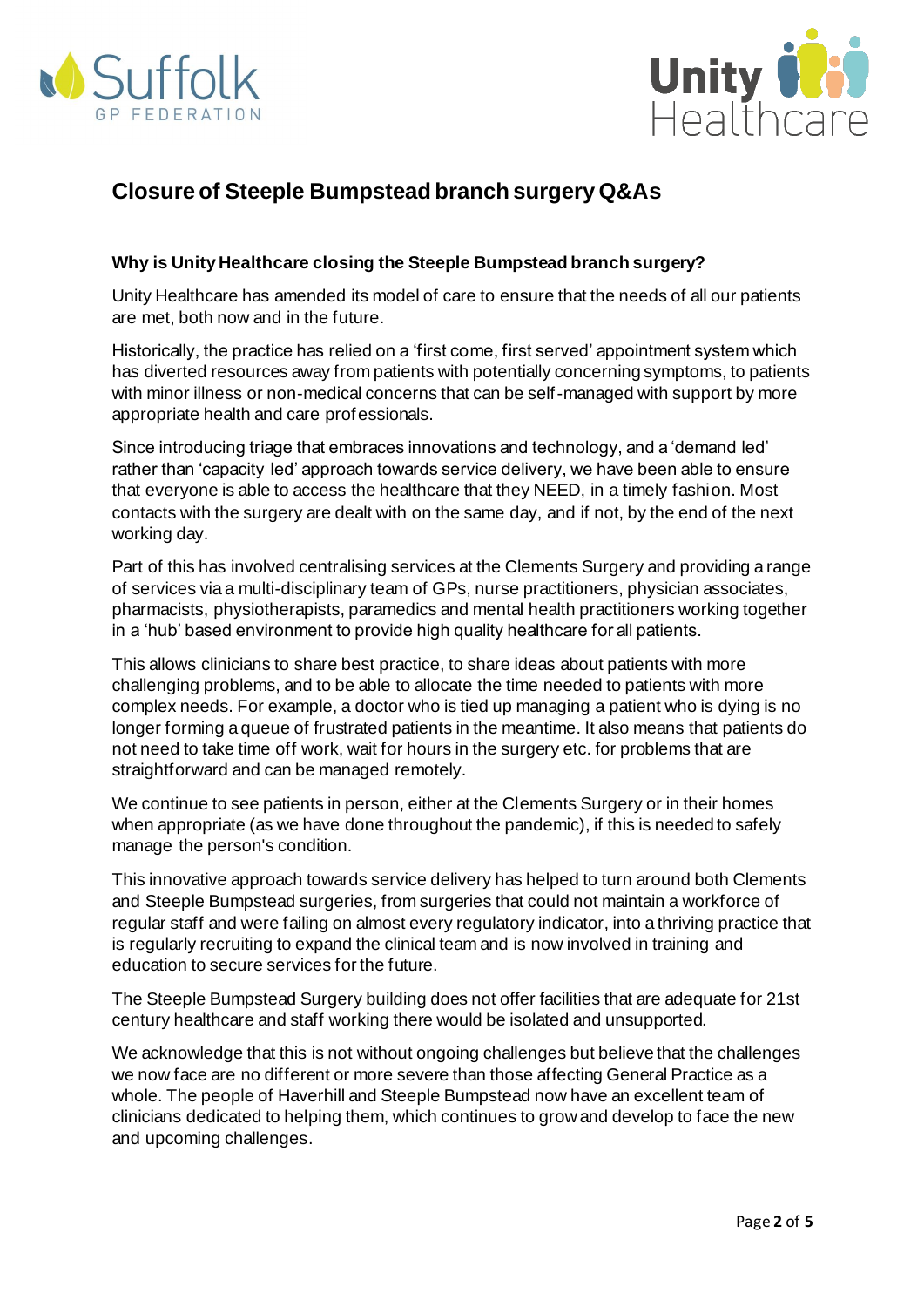



## **Why did Steeple Bumpstead Surgery become a branch of Unity Healthcare?**

The Steeple Bumpstead Surgery became a branch of Unity Healthcare and part of Suffolk GP Federation CIC from October 31, 2019. The change happened because as a small, stand-alone surgery, it had become difficult to attract and retain staff and there were no permanent doctors or nurses at the site.

After looking at the options at the time, West Essex and West Suffolk clinical commissioning groups felt it was in the best interests of both Steeple Bumpstead and Unity Healthcare patients for Suffolk GP Federation CIC to step-in and provide as orderly a transition as possible.

Without such a move, Steeple Bumpstead patients may have been dispersed with less time for neighbouring practices to plan and adapt. With CCG support, the Federation's aim was to extend Suffolk services to the people in the practice area to help minimise disruption and build a sustainable practice for the future.

## **How are you responding to issues raised by patients about the closure of the Steeple Bumpstead Surgery?**

More than 200 patients gave feedback during our engagement process about our proposal to close the Steeple Bumpstead surgery building between August 23 and October 11, 2021. We would like to thank them and provide details of how we will work to mitigate any negative impact raised:

#### o **Transport**

Some patients are concerned about transport to the Clements surgery including the cost of taking a taxi and the lack of a frequent and direct bus service from Steeple Bumpstead and the surrounding areas.

Feedback received in our patient survey suggests that there is low uptake of the community transport options available. Going forward, we intend to provide support to both The Voluntary Network's Connecting Communities service in Haverhill and Braintree Community Transport to improve awareness of these services as an additional travel option for patients living in Steeple Bumpstead and the surrounding Essex villages.

Details of these services are listed below, included on our website home page and in our newsletters. Printed information is also available in the surgery waiting room.

- ❖ **The Voluntary Network** provides **Connecting Communities** rural transport for when there are no regular bus services to make your journey, or you are unable to get to your nearest bus stop. All journeys are pre-booked. For more information visit[: www.thevoluntarynetwork.org/community-transport](http://www.thevoluntarynetwork.org/community-transport) or call **01638 664304** or **01440 712028**
- ❖ **Braintree District Council** provides a range of community transport schemes. For more information visit[: https://www.braintree.gov.uk/community](https://www.braintree.gov.uk/community) or call **01376 557883**

We would also like to thank the many local volunteers who support active neighbourhood assistance schemes in Steeple Bumpstead and the surrounding areas.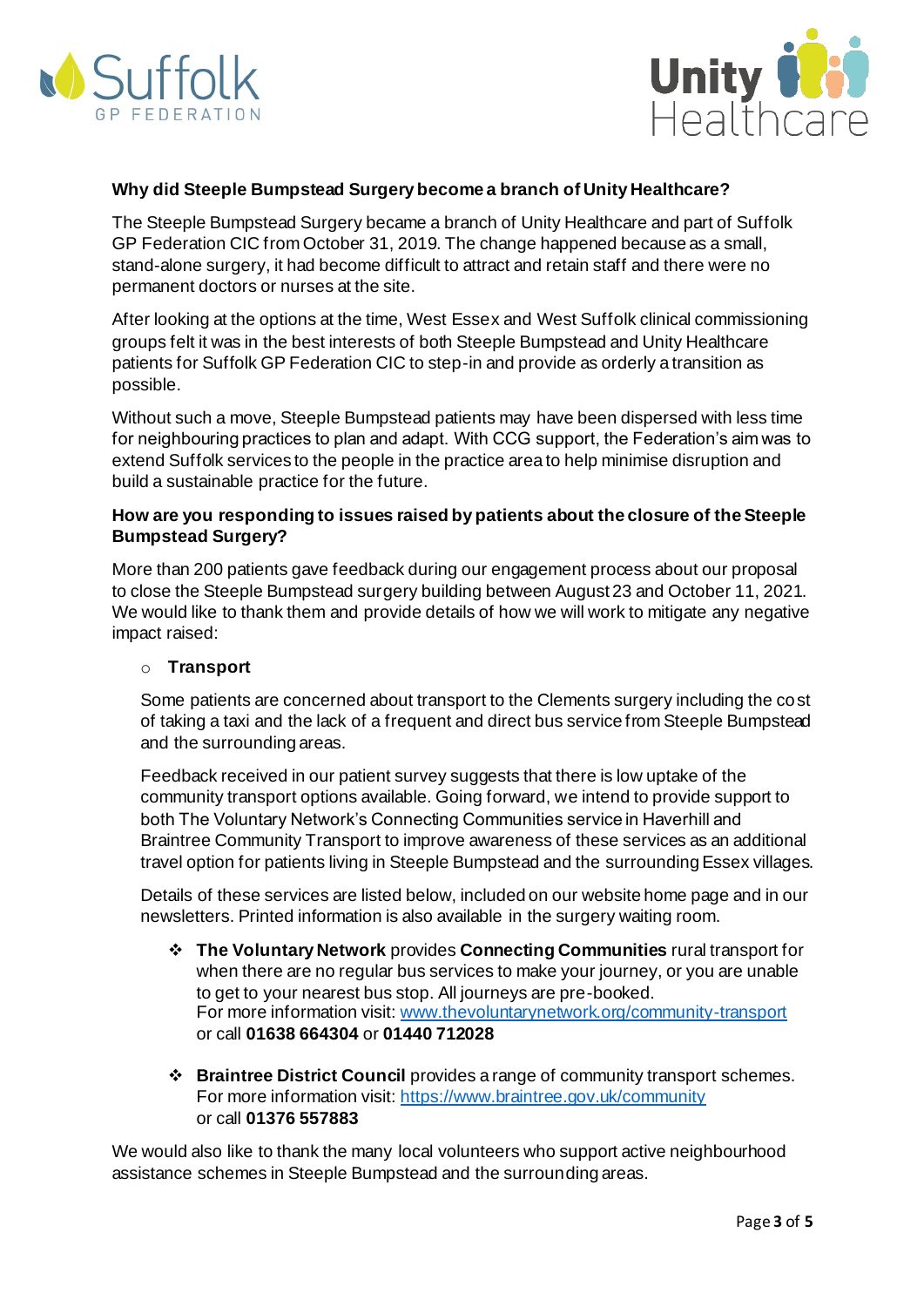



## o **Prescriptions**

Some patients have mentioned issues with the length of time in obtaining repeat prescriptions as there is no local pharmacy in Steeple Bumpstead.

Patients have the choice to drop their scripts in the box outside the surgery which is emptied three times a day during working hours. The dispensary team can also keep the medication repeat prescription to automatically issue it for patients to collect each month. Patients can collect their medication from a nominated pharmacy of their choice - this can be set up on the system by either contacting the dispensary team or by speaking to the nominated pharmacy directly for them to submit the change. Prescription turn-around period is 4 working days.

For more information visit: <https://www.unityhealthhaverhill.org.uk/prescriptions> or call the practice on **01440 841300** and ask to speak to a member of the dispensary team.

#### o **Dispensary opening times and service**

Some patients have asked if the dispensary at Clements can be open for longer hours to accommodate those who are unable to get to the surgery at the times stated.

We have made a lot of improvements to our service and will continue to do so. The dispensary opening times were changed last year to fall in line with other GP practices in the West Suffolk Clinical Commissioning Group locality. We have discussed it with our Patient Participation Group (PPG) to find the balance between all cohorts of the surgery population. It is now open 09:00-11:00 and reopens again 15:30-18:30. The gap in the middles allows for stock and home deliveries, staff lunch and training.

#### o **Issues with eConsult**

Although many patients are happy with using eConsult, some patients have said that they find it complicated to use and it often times-out which means having to begin again.

eConsult can be accessed during our normal working hours: Monday - Friday 08:00- 18:30. If patients are having a problem with the technology, they can report the specifics to the practice, and these can be investigated by eConsult to understand why the problems are arising. In the same way as the telephone system, eConsult allows patients to choose from different options to enable the query to be actioned by the correct member of staff or team. The information that is added to the form is to help the clinical team triage the information.

## o **Missing face-to-face appointments and annual health checks**

Many patients appreciate that it has been difficult to have face-to-face appointments during the pandemic but are missing them and the ability to have their annual health check. Some feel that online and phone consultations are not as good as face-to-face and would like to see them reinstated more.

We continue to see patients in person, either at the Clements Surgery or in their homes when appropriate (as we have done throughout the pandemic), if this is needed to safely manage the person's condition.